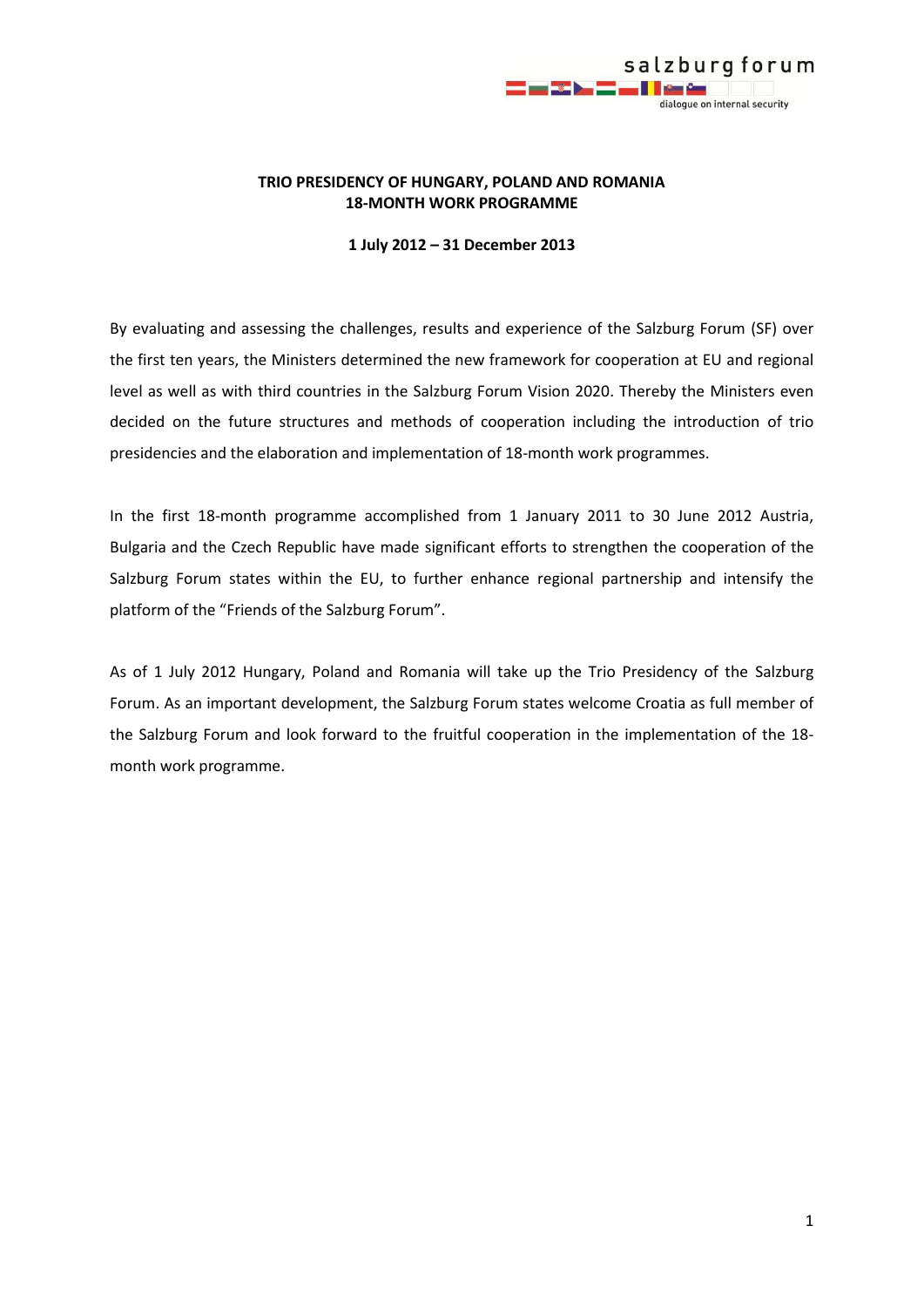## **1. COOPERATION AT EU LEVEL**

The followings are identified as those strategic issues expected to be on the EU agenda in the next 18 months where cooperation within the Salzburg Forum should be enhanced and possible shared interests could be explored. This is a living document which can be amended and updated according to the developments.

|                                                  |                           |                                  |                 | Time-       |  |
|--------------------------------------------------|---------------------------|----------------------------------|-----------------|-------------|--|
| <b>Action</b>                                    | <b>Objectives</b>         | <b>Activities</b>                | Lead nation(s)  | frame       |  |
| 1. The implementation of the Stockholm Programme |                           |                                  |                 |             |  |
|                                                  | Guaranteeing the          |                                  |                 |             |  |
|                                                  | principle of free         |                                  |                 |             |  |
|                                                  | movement of persons       |                                  |                 |             |  |
|                                                  | while taking into account |                                  |                 |             |  |
|                                                  | the security interests of |                                  |                 |             |  |
|                                                  | the region, securing      |                                  |                 |             |  |
|                                                  | effective functioning of  |                                  | Romania,        |             |  |
|                                                  | the Schengen area,        | Coordination of                  | Hungary,        |             |  |
|                                                  | establishing an effective | positions, joint                 | Austria,        |             |  |
| 1.1. Schengen                                    | Schengen evaluation       | papers on shared                 | the Czech       |             |  |
| governance                                       | mechanism                 | positions                        | Republic        | ongoing     |  |
|                                                  |                           | Strong and                       |                 |             |  |
|                                                  |                           | continuous support               |                 |             |  |
|                                                  | The final positive        | of the Salzburg                  |                 |             |  |
|                                                  | political decision should | Forum states to                  |                 |             |  |
|                                                  | be made in September      | Bulgaria and                     |                 |             |  |
| 1.2. Accession of                                | 2012. The EU Council      | Romania, Joint                   |                 |             |  |
| <b>Bulgaria and Romania</b>                      | Decisions should be       | letter to PRES, COM              |                 | 2nd half of |  |
| to the Schengen area                             | adopted.                  | and the MSs                      | Poland          | 2012        |  |
|                                                  |                           | Coordination of                  |                 |             |  |
| 1.3. Smart borders                               |                           | positions                        | Hungary         | ongoing     |  |
| 1.4. Common                                      |                           |                                  |                 |             |  |
| European Asylum                                  |                           | Coordination of                  |                 |             |  |
| System                                           |                           | positions                        | Austria         | ongoing     |  |
| 1.5. EU strategy on                              |                           |                                  | Hungary,        |             |  |
| trafficking in human                             |                           | Coordination of                  | Romania,        |             |  |
| beings                                           |                           | positions                        | <b>Bulgaria</b> | ongoing     |  |
|                                                  |                           | Coordination of                  |                 |             |  |
| 1.6. Data retention                              |                           | positions                        | Hungary         | ongoing     |  |
|                                                  |                           | Coordination of                  |                 |             |  |
| 1.7. Data protection                             |                           | positions                        | Poland          | ongoing     |  |
|                                                  |                           | Coordination of                  | Hungary,        |             |  |
| 1.8. EU PNR system                               |                           | positions                        | <b>Bulgaria</b> | ongoing     |  |
|                                                  | Effective implementation  | A workshop will be               |                 |             |  |
| 1.9. Implementation                              | of the EU Internal        | organised in the 2 <sup>nd</sup> |                 |             |  |
| of the EU Internal                               | Security Strategy,        | half of 2012, in                 | Austria,        |             |  |
| <b>Security Strategy</b>                         | strengthening the role of | Vienna                           | <b>Bulgaria</b> | ongoing     |  |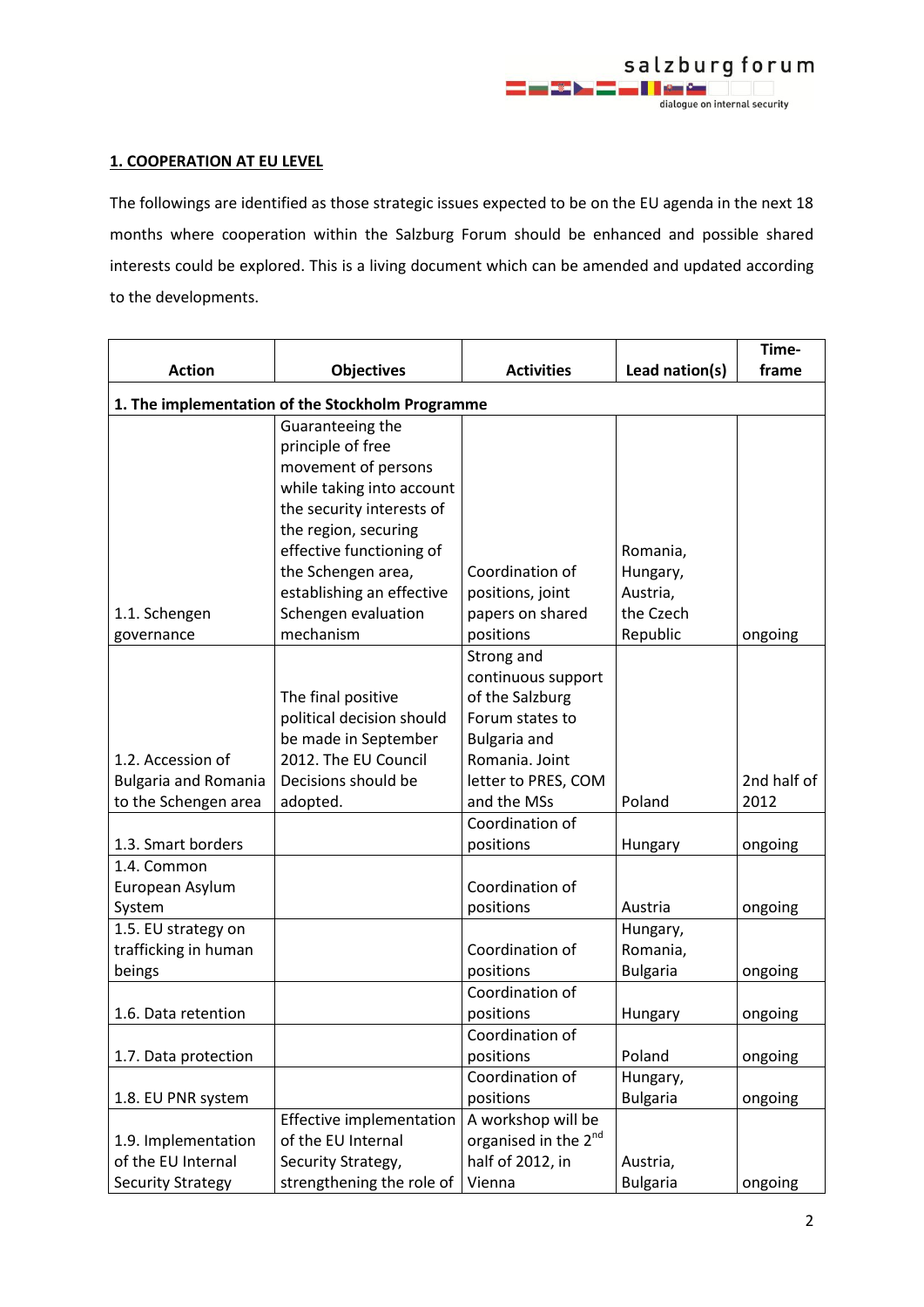salzburg forum<br>End End Length (1994)

|                            | COSI                      |                             |                 |               |
|----------------------------|---------------------------|-----------------------------|-----------------|---------------|
|                            | Strengthening             |                             |                 |               |
|                            | cooperation in the field  |                             |                 |               |
|                            | of cyber security         |                             |                 |               |
|                            |                           | Elaborating a               |                 |               |
|                            |                           | common concept              |                 |               |
| 1.10. Solidarity clause    |                           | paper                       | Austria         | ongoing       |
| 1.11. Review of the        |                           |                             |                 |               |
| <b>EU Civil Protection</b> |                           | Coordination of             |                 |               |
| Mechanism                  |                           | positions                   | <b>Bulgaria</b> | ongoing       |
| 1.12. Mid-term             |                           |                             |                 |               |
| review of the              |                           | <b>Extensive evaluation</b> |                 |               |
| Stockholm                  |                           | of the results,             |                 | $2nd$ half of |
| Programme                  |                           | lesson learnt etc.          | Poland          | 2012          |
| 2. Preparation of the      |                           |                             |                 |               |
| new multiannual            | Channelling the interests |                             |                 |               |
| strategy in the field      | of the SF states into the |                             |                 |               |
| of freedom, security       | new programme as early    | Drawing up of a             | Poland          |               |
| and justice                | as possible               | joint position paper        | Slovakia        | 2013          |
| 3. New Multiannual         |                           |                             |                 |               |
| <b>Financial Framework</b> |                           |                             |                 |               |
| 2014-2020: EU              |                           |                             |                 |               |
| budget for the home        | Identification of common  | Coordination of             |                 |               |
| affairs area               | interests                 | positions                   |                 | ongoing       |
|                            | Using the EU funds for    |                             |                 |               |
|                            | implementing the          |                             |                 |               |
| 4. Making better use       | actions of the Salzburg   |                             |                 |               |
| of EU funds                | Forum                     | Joint projects              | Austria         | ongoing       |

# **2. REGIONAL PRACTICAL COOPERATION**

|                        |                                                |                                                                                                 |                | Time-         |
|------------------------|------------------------------------------------|-------------------------------------------------------------------------------------------------|----------------|---------------|
| <b>Action</b>          | Objective(s)                                   | <b>Activities</b>                                                                               | Lead nation(s) | frame         |
|                        |                                                | Conclusion of the<br>negotiations,<br>Signature of the                                          |                |               |
| 1. Facilitating cross- | Conclusion of the                              | agreement,                                                                                      |                |               |
| border enforcement     | negotiations and                               | Drafting of the                                                                                 |                | Signature:    |
| of road-safety related | implementation of the                          | implementation                                                                                  | Hungary,       | $2nd$ half of |
| traffic offences       | agreement                                      | agreement (ATIA)                                                                                | Austria        | 2012          |
|                        |                                                | Implementation of<br>the newly<br>concluded<br>agreement,<br>organizing expert<br>workshop with |                | $2nd$ half of |
| 2. Witness protection  | Enhance the cooperation<br>along the agreement | possible invitation                                                                             | Romania        | 2013          |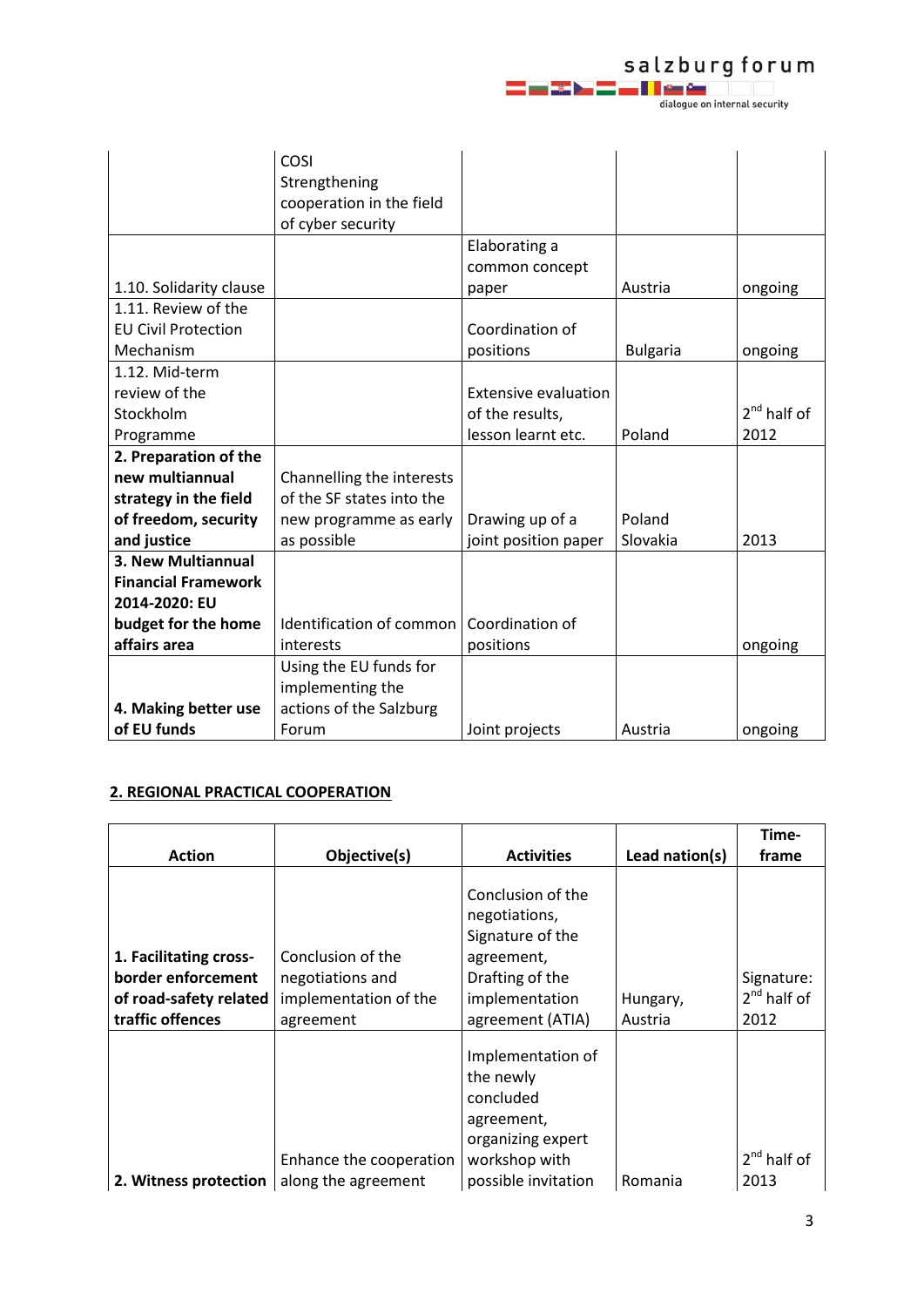# 

|                                                                                                         |                                                                                                                                                                                                                                                                              | of Russia, Republic<br>of Moldova, Turkey<br>and the countries of<br>the Western Balkan    |                      |         |
|---------------------------------------------------------------------------------------------------------|------------------------------------------------------------------------------------------------------------------------------------------------------------------------------------------------------------------------------------------------------------------------------|--------------------------------------------------------------------------------------------|----------------------|---------|
|                                                                                                         |                                                                                                                                                                                                                                                                              |                                                                                            |                      |         |
| 3. Disaster<br>management                                                                               | Strengthen the<br>cooperation on<br>increasing security of<br>citizens by improving<br>disaster response and<br>civil protection systems,<br>as well as enhancing<br>coordinated disaster<br>management systems<br>with a special focus on<br>integrated flood<br>management | Expert seminar will<br>be organised                                                        | Poland,<br>Hungary   | ongoing |
| 4. Enhanced police                                                                                      | Improving the                                                                                                                                                                                                                                                                |                                                                                            |                      |         |
| cooperation on the<br>preparation of mass<br>events                                                     | cooperation among the<br>law enforcement<br>authorities                                                                                                                                                                                                                      | Preparing a manual                                                                         | Poland               | ongoing |
| 5. Implementation of<br>PA 11 - Security of<br>the EU Strategy for<br>the Danube Region<br>(EUSDR)      | Active involvement of<br>the SF states in the<br>implementation of the<br>objectives set forth in PA<br>11 of EUSDR                                                                                                                                                          | Coordination of<br>joint activities<br>Drafting and<br>implementation of<br>joint projects | Bulgaria,<br>Romania | ongoing |
| <b>6. Regional Security</b><br>Cluster -<br><b>Regionalisation of</b><br>internal security in<br>the EU | Developing a concept for<br>a Regional Security<br>Cluster, Improving the<br>cooperation                                                                                                                                                                                     |                                                                                            | Austria              | ongoing |

## **3. COOPERATION WITH THIRD COUNTRIES**

|                       |                                                         |                   |                | Time-   |
|-----------------------|---------------------------------------------------------|-------------------|----------------|---------|
| <b>Action</b>         | Objective(s)                                            | <b>Activities</b> | Lead nation(s) | frame   |
|                       | 1. Cooperation with the countries of the Western Balkan |                   |                |         |
| 1.1. Support to       |                                                         |                   |                |         |
| Montenegro with a     | <b>Bringing Montenegro</b>                              |                   |                |         |
| view to the launch of | closer to the EU                                        |                   |                |         |
| the EU accession      | standards on the                                        |                   |                |         |
| negotiations where    | judiciary and                                           |                   |                |         |
| chapters 23 and 24    | fundamental rights and                                  |                   |                |         |
| are of significant    | justice, freedom and                                    |                   |                |         |
| importance            | security                                                |                   |                | ongoing |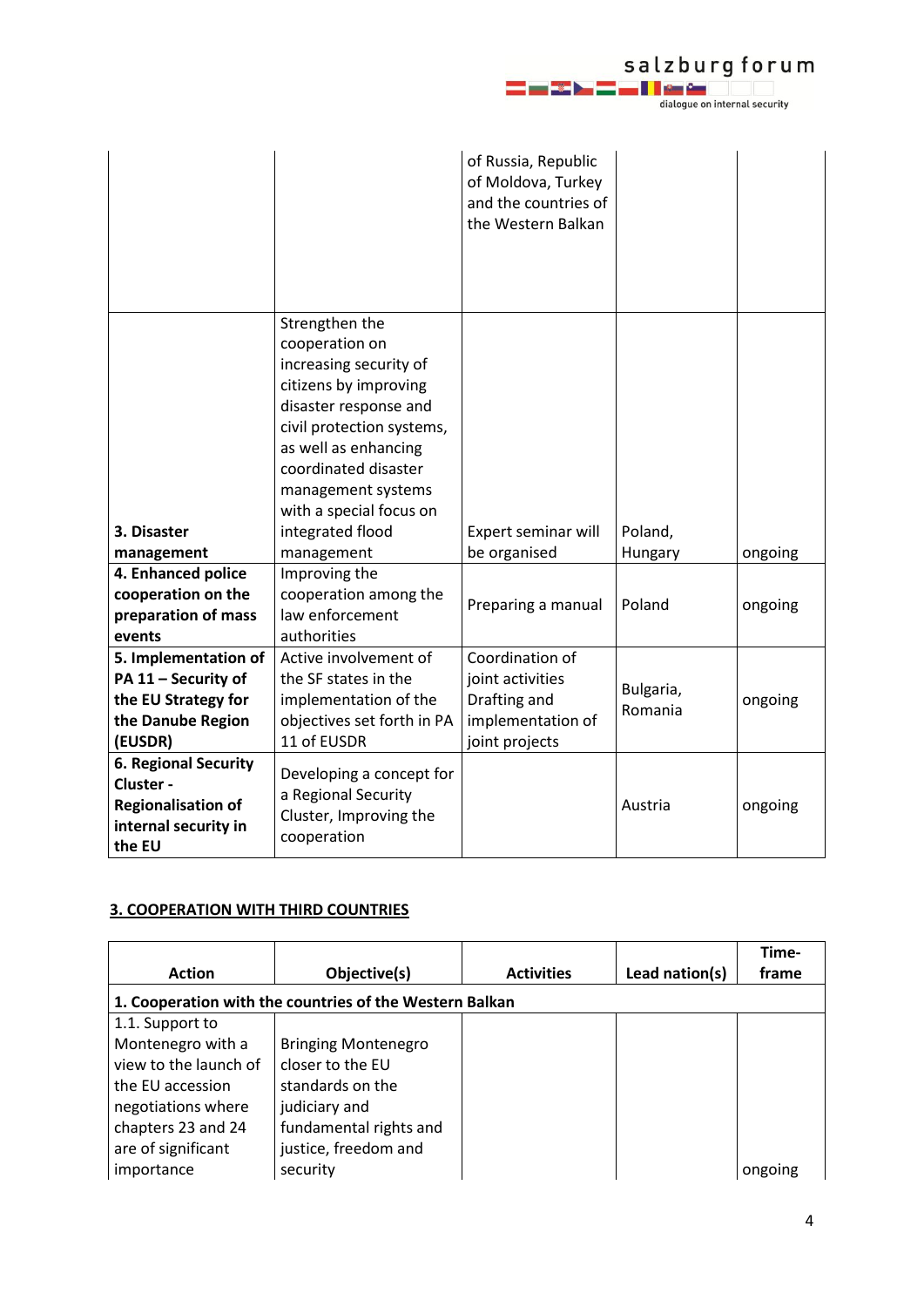

|                         |                            | Holding the second        |                 |         |
|-------------------------|----------------------------|---------------------------|-----------------|---------|
|                         | Establishment of a         | SEE regional              |                 |         |
|                         | regional platform          | conference on cyber       |                 |         |
| 1.2. Cooperation on     | facilitating cybercrime    | security and              |                 |         |
| the fight against cyber | counteraction in           | cybercrime in             |                 |         |
| crime                   | Southeast Europe           | October 2012              | <b>Bulgaria</b> | ongoing |
|                         |                            | Establishing a            |                 |         |
|                         |                            | common platform           |                 |         |
|                         |                            | to prevent illegal        |                 |         |
|                         |                            | immigration via the       |                 |         |
|                         |                            | Western Balkans by        |                 |         |
|                         |                            | thoroughly                |                 |         |
|                         |                            | discussing the            |                 |         |
|                         |                            | recent trends, to         |                 |         |
|                         |                            | explore further           |                 |         |
|                         |                            | opportunities of          |                 |         |
|                         |                            | practical                 |                 |         |
|                         |                            | cooperation,              |                 |         |
|                         |                            | elaborating a             |                 |         |
|                         |                            | comprehensive             |                 |         |
|                         |                            | approach including        |                 |         |
|                         |                            | the aspects of            |                 |         |
|                         |                            | migration                 |                 |         |
|                         |                            | management,               |                 |         |
|                         |                            | criminal                  |                 |         |
|                         |                            | intelligence,             |                 |         |
| 1.3. Fight against      | Intensifying regional      | capacity building         |                 |         |
| illegal migration       | cooperation                | and training              | Hungary         |         |
| 1.4. Post visa          |                            |                           |                 |         |
| liberalization          | Maintain the visa free     |                           |                 |         |
| monitoring              | regime with the            |                           | <b>Bulgaria</b> |         |
| mechanism               | countries                  |                           | Slovakia        |         |
| 1.5. PEP                |                            |                           | Austria         |         |
|                         |                            |                           |                 |         |
|                         |                            | Workshop                  |                 |         |
|                         |                            | "Integration,             |                 |         |
|                         |                            | <b>Fundamental Rights</b> |                 |         |
|                         |                            | and European              | Austria         | ongoing |
|                         |                            | Values", 10 .- 12.        |                 |         |
| 1.6. Sarajevo follow-   |                            | December 2012 in          |                 |         |
| up                      |                            | Vienna                    |                 |         |
|                         | Support to the countries   | Cooperation on the        |                 |         |
|                         | in their efforts of        | best use of IPA           |                 |         |
| 1.7. Capacity building  | institution-building       | funds                     |                 |         |
|                         | <b>Exploring the</b>       | Possible                  |                 |         |
| 1.8. Cooperation in     | possibilities for a closer | organization of the       |                 |         |
| countering drug         | cooperation of the SF      | joint regional            | <b>Bulgaria</b> | ongoing |
| trafficking             | countries and their WB     | <b>International Drug</b> |                 |         |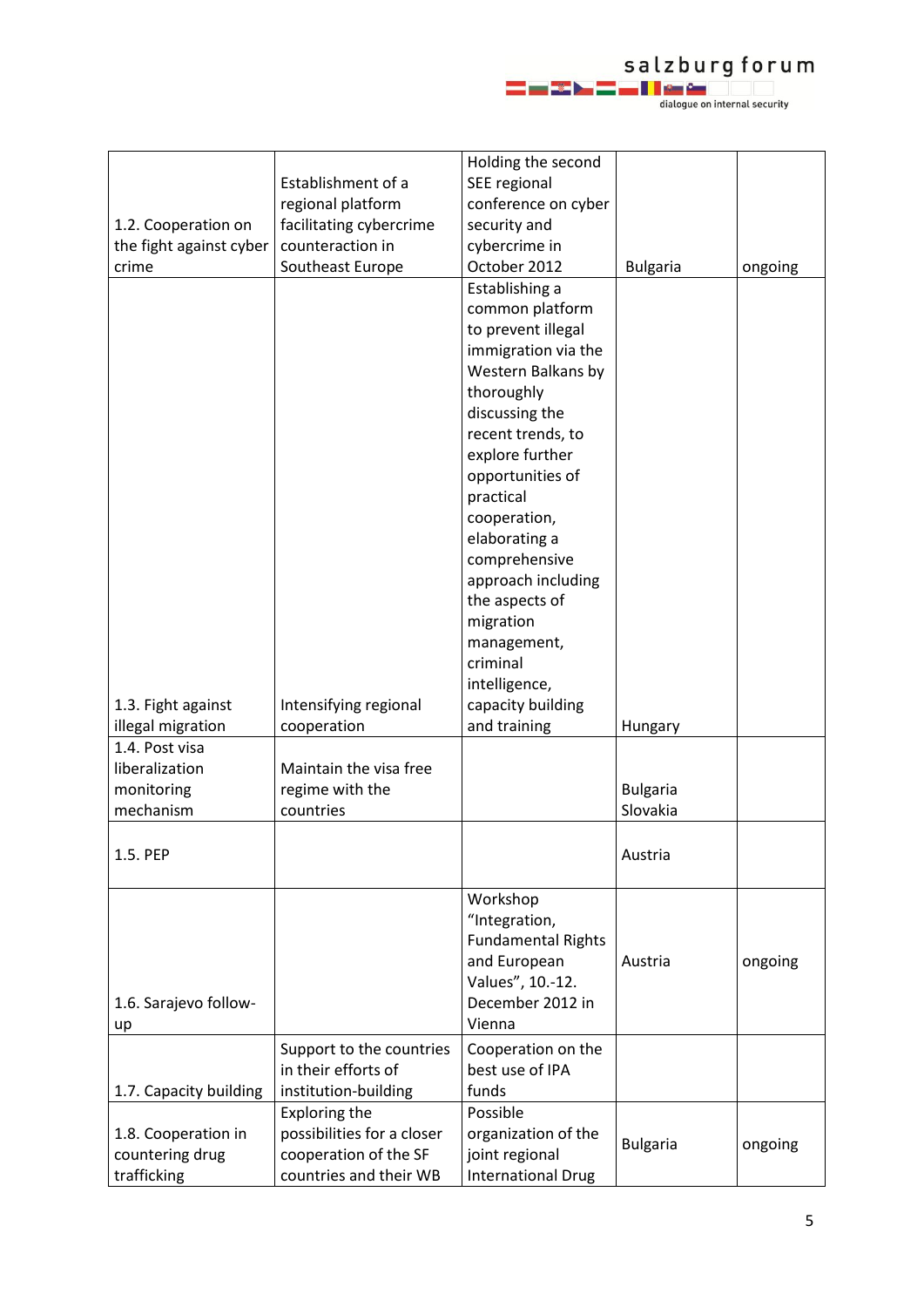

|                                                                                                                                                     | Friends with DEA and the<br>Middle East countries                                                                             | Enforcement<br>Conference in 2013<br>on exchange of<br>expertise and<br>outlining joint<br>measures for<br>countering drug<br>trafficking.                                                 |                                                                                                                        |                                       |
|-----------------------------------------------------------------------------------------------------------------------------------------------------|-------------------------------------------------------------------------------------------------------------------------------|--------------------------------------------------------------------------------------------------------------------------------------------------------------------------------------------|------------------------------------------------------------------------------------------------------------------------|---------------------------------------|
| 2. Cooperation with the Eastern neighbours                                                                                                          |                                                                                                                               |                                                                                                                                                                                            |                                                                                                                        |                                       |
| 2.1. Implementation<br>of the Action Plan of<br>the Prague Process                                                                                  | Strengthening the<br>implementation of the<br>Eastern dimension of the<br>Global Approach to<br><b>Migration and Mobility</b> | Implementation of<br><b>EC Targeted</b><br>Initiative on Support<br>of Prague Process<br><b>Action Plan</b><br>implementation and<br>its four flagship<br>initiatives                      | Poland with the<br>assistance of<br>Czech Republic,<br>Hungary,<br>Romania,<br>Slovakia and<br>other partner<br>states | 2nd half<br>$2012 - 1st$<br>half 2013 |
| 2.2. Support to the<br>Republic of Moldova<br>in the implementation<br>of the Visa<br><b>Liberalization Action</b><br>Plan                          | Bringing the Republic of<br>Moldova closer to the EU<br>standards in justice and<br>home affairs                              |                                                                                                                                                                                            | Slovakia                                                                                                               |                                       |
| 3. Cooperation with Turkey                                                                                                                          |                                                                                                                               |                                                                                                                                                                                            |                                                                                                                        |                                       |
| 3.1. Launching of the<br>cooperation with<br>Turkey                                                                                                 | Involving Turkey in the<br>cooperation in the fight<br>against security<br>challenges coming via<br>Turkey                    | Closer practical<br>cooperation in the<br>fight against illegal<br>migration                                                                                                               | Hungary,<br><b>Bulgaria</b>                                                                                            | ongoing                               |
| 4. Cooperation with Central Asia                                                                                                                    |                                                                                                                               |                                                                                                                                                                                            |                                                                                                                        |                                       |
| 4.1. Exploring the<br>possible areas of<br>future cooperation<br>with a view to the<br>security challenges<br>originating from or via<br>the region | Preparation of the<br>possible future<br>cooperation with Central<br>Asia                                                     | Discussion on the<br>recent trends,<br>evaluation of the<br>implementation of<br>BOMCA, CABSI etc.                                                                                         | Austria                                                                                                                |                                       |
| 5. Regional cooperation processes in Southeast-Europe                                                                                               |                                                                                                                               |                                                                                                                                                                                            |                                                                                                                        |                                       |
| 5.1. Enhance the<br>cooperation with the<br>regional organisations                                                                                  | Enhance the<br>effectiveness of the<br>cooperation in the<br>region                                                           | Assessment of the<br>synergies between<br>the regional<br>mechanisms in<br>Southeast Europe in<br>the interest of a<br>better and<br>comprehensive<br>approach of the<br>regional security | Romania,<br><b>Bulgaria</b>                                                                                            | ongoing                               |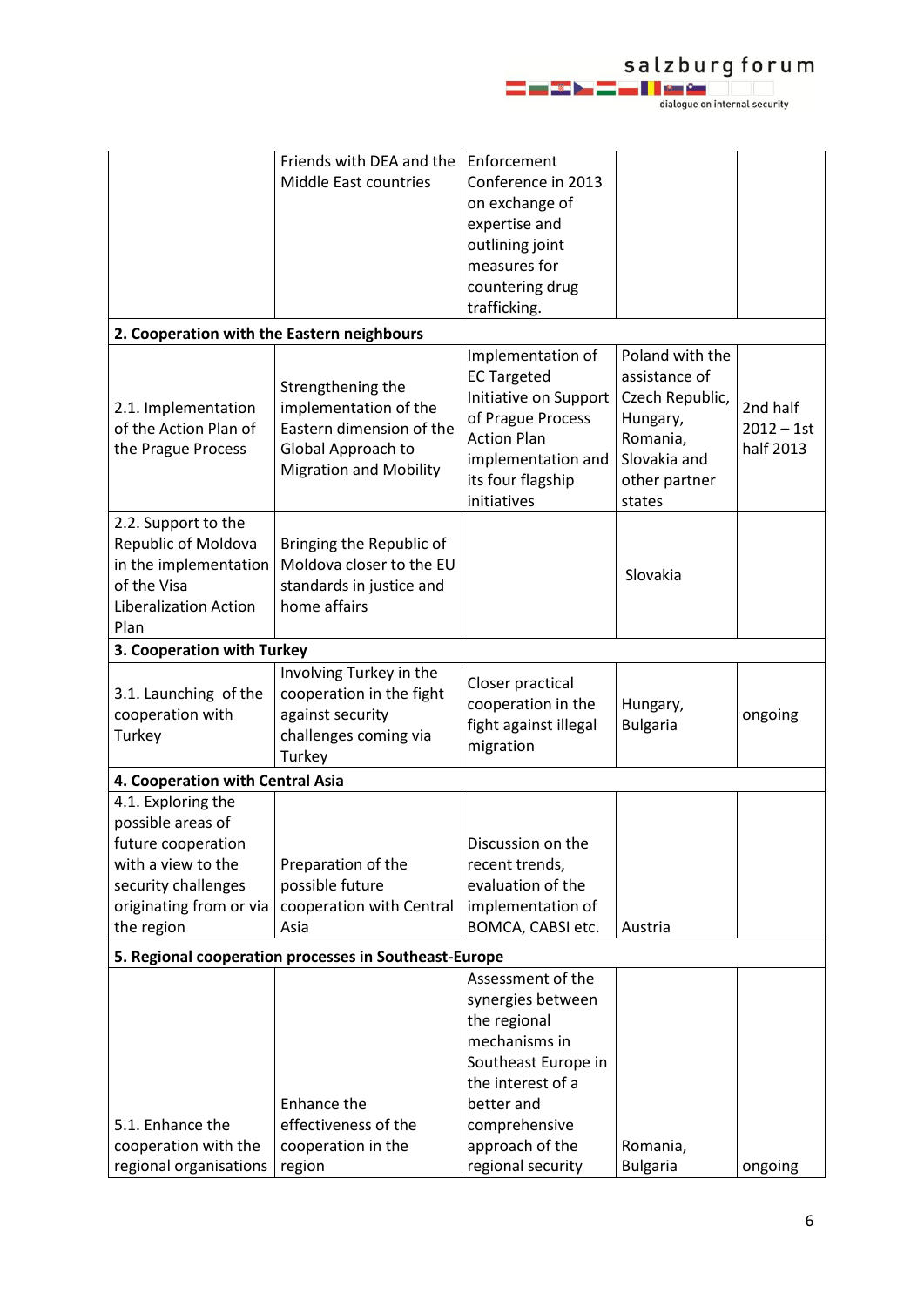

#### **4. AN EFFECTIVE COORDINATION MECHANISM**

In order to enhance the effectiveness of the functioning of the Salzburg Forum the new coordination mechanism outlined in the Salzburg Forum Vision 2020 should be fully implemented and adjusted to the recent developments, if necessary. To achieve the objectives and realize the actions as set out in this work programme more engagement and better coordination are deserved. The role of the Presidency-in-office is of crucial importance in this regard. The responsibility of lead nations should also be strengthened in order to develop and bring forward as well as monitor the progress in the implementation of the actions listed in this work programme.

The system of the SF coordination should be capital-based and channelled by the General Coordinators of the Salzburg Forum. The General Coordinators of the Salzburg Forum are invited to regularly meet in the margins of the JAI Council in order to identify the major issues of common interest for the forthcoming period. They also meet personally to extensively prepare the SF ministerial meetings. The SF coordinators support the work of SF General Coordinators, they are in regular contact with each other, and constitute a permanent working platform at the capital level.

Exploring areas of common interests at the very early stage is a key element to meet the overall objective of our cooperation within the Salzburg Forum.

To this end, delegates in the strategic EU Council working groups (COSI, CATS and SCIFA) as well as JHA counsellors should be requested by the General Coordinators to regularly monitor the EU JHA agenda and report to the General Coordinators specifically on this issue.

The re-introduction of the practice of brief regular ministerial meetings (dinner/breakfast) before JAI Council meetings is also strongly advised to share information among the decision-makers in order to coordinate national or regional interests, if necessary. In case of common positions in certain agenda items of the respective JAI Council meeting, joint interventions on behalf of the Salzburg Forum are also encouraged.

More joint papers on issues of common interest are also encouraged which should be coordinated by the respective lead nation or the Presidency-in-office.